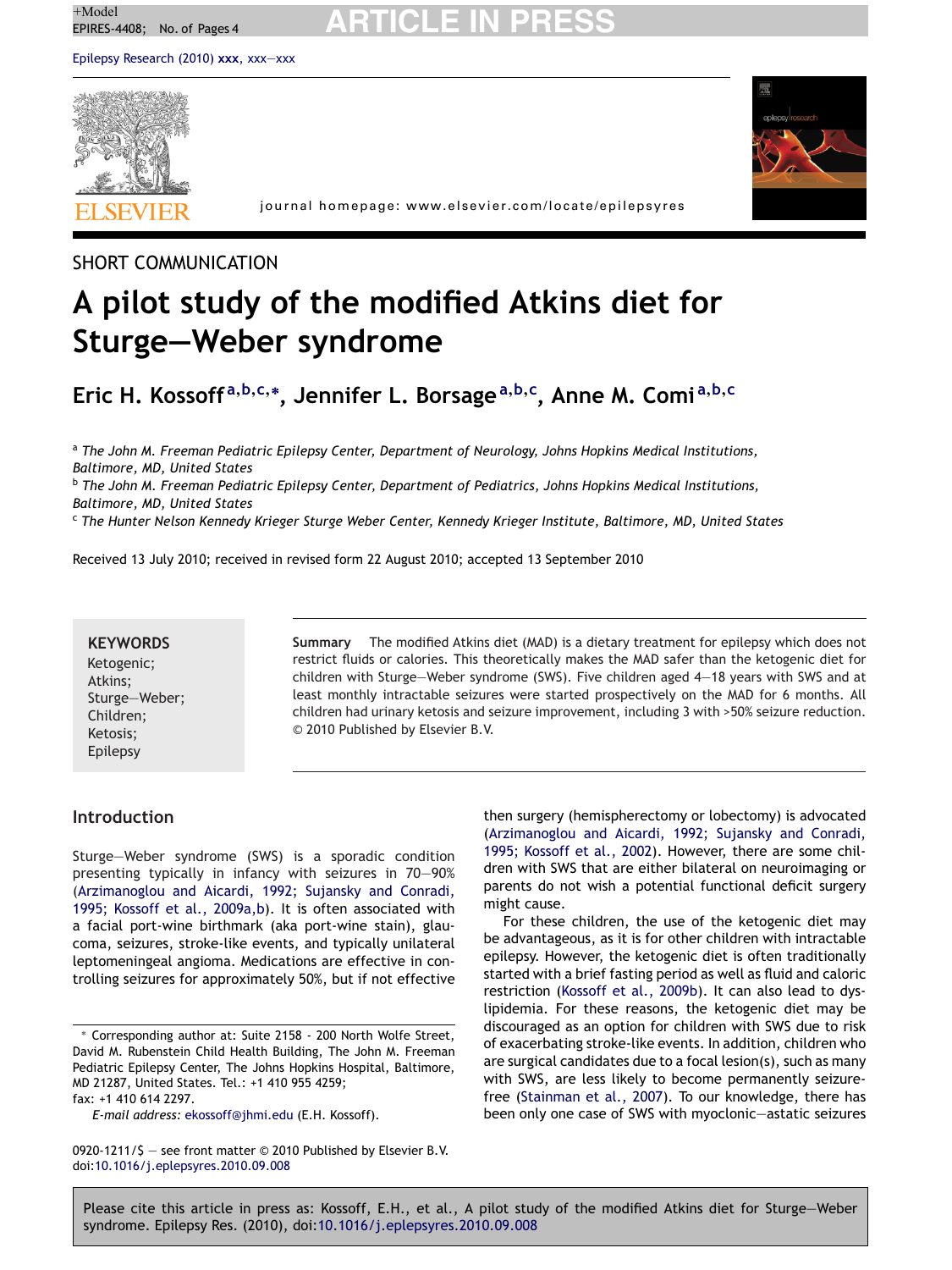# $+$ Model<br>EPIRES-4408; No. of Pages 4 **ARTICLE IN PRESS**

treated with the ketogenic diet in the literature ([Petit et](#page-3-0) [al., 2008\),](#page-3-0) and according to the Sturge—Weber Foundation, no child treated in their database (personal communication by Ball).

The modified Atkins diet (MAD) was designed as a less restrictive, outpatient-initiated dietary alternative to the ketogenic diet [\(Kossoff et al., 2006\).](#page-3-0) It creates a ketotic state by providing high fat and low carbohydrate foods, but unlike the KD, it does not restrict protein, calories, or fluid, nor is there an admission or fasting period. We hypothesized that the MAD would be effective for children with SWS without any increased risk of dehydration or stroke-like events.

#### **Methods**

An open-label, non-blinded, prospective study design of 5 children was used. Inclusion criteria included age 2—18 years, radiographically-documented SWS, prior use of at least 2 anticonvulsants, and at least monthly, countable seizures. No child with prior use of the MAD for over 1 week was enrolled, nor were patients significantly underweight or with known hypercholesterolemia, kidney dysfunction, or heart disease. SWS scores were documented at study onset [\(Kelley et al., 2005\).](#page-3-0)

The MAD basic protocol was used, however families were additionally counseled to encourage fluids throughout the day and carbohydrates were limited to 20 g per day in order to make the MAD less of a metabolic strain with less risk of initial over-ketosis ([Kossoff](#page-3-0) [et al., 2006; Kossoff et al., 2007\).](#page-3-0) Anticonvulsant medications were not changed throughout the study.

Children were seen at baseline, 3, and 6 months, with food records and laboratory studies requested at each visit. Ketones were measured semiweekly and weight weekly. The study was approved by the Johns Hopkins Institutional Review Board and listed at [www.clinicaltrials.gov](http://www.clinicaltrials.gov/) (NCT00639730). Diet composition was analyzed using Food Processor for WindowsTM, EHSA Research, Salem, Oregon. Two-tailed *t* test was used to compare means. The significance level for all tests was *p* = 0.05.

#### **Results**

#### **Subject demographics**

Five children, 3 male, were treated from October 2006 to April 2010 and all but one (Patient 3) completed all three study visits (Table 1). The age range was 4—18 years and seizures were occurring median 30 times per month (range: 4—100 per month) despite a median of 4 anticonvulsants tried (past plus current; range: 2—5). Seizures were complex partial in 4, atonic in 1. No child had prior dietary therapy nor had surgical resection of their angioma. Two (Patients 1 and 5) had prior stroke-like events, and all were on daily aspirin (range 81—325 mg/day).

#### **Seizure outcome**

At the 3-month visit, 3 (60%) had >50% reported seizure improvement with the other 2 having 25% seizure reduction [\(Table 2\).](#page-2-0) Patient 3 discontinued the MAD after the 3-month visit and had a brief period of seizure worsening as a result according to parents, but they chose not to restart the MAD. At 6 months, Patients 1, 2, and 4 had 70—90% seizure reduc-

|         |                             | Table 1 Baseline patient demographics of children treated with the MAD for SWS. |                         |                                                         |                               |                                              |                 |
|---------|-----------------------------|---------------------------------------------------------------------------------|-------------------------|---------------------------------------------------------|-------------------------------|----------------------------------------------|-----------------|
| Patient | onset (years)<br>Age at MAD | Gender                                                                          | Angioma<br>ocation      | SWS score Number prior Current AEDs<br>AED <sub>s</sub> |                               | Baseline seizure<br>frequency (per<br>month) | Seizure type    |
|         |                             | Male                                                                            | Left                    |                                                         | evetiracetam, topiramate      |                                              | Complex partial |
|         |                             | Female                                                                          |                         |                                                         | Carbamazepine, levetiracetam  |                                              | Complex partial |
|         |                             | Male                                                                            | Right<br>Right<br>Right |                                                         | Lamotrigine, levetiracetam    |                                              | Atonic          |
|         |                             | Male                                                                            |                         |                                                         | Oxcarbazepine, topiramate     |                                              | Complex partial |
|         | $\frac{8}{1}$               | Female                                                                          | <b>Bilateral</b>        |                                                         | Acetazolamide, carbamazepine, |                                              | Complex partial |
|         |                             |                                                                                 |                         |                                                         | oxcarbazepine                 |                                              |                 |
|         |                             |                                                                                 |                         |                                                         |                               |                                              |                 |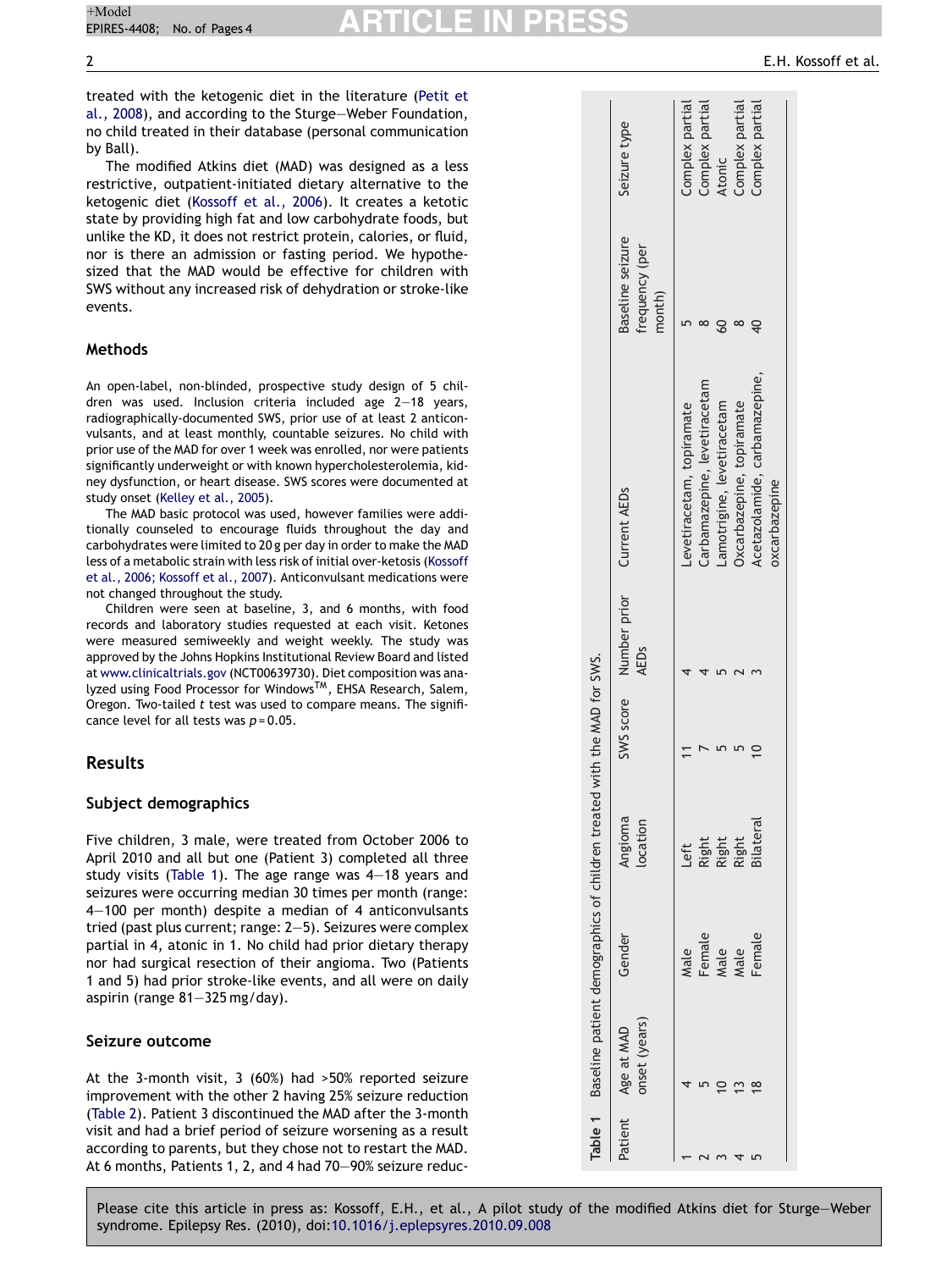# <span id="page-2-0"></span> $+$ Model<br>EPIRES-4408; No. of Pages 4 **ARTICLE IN PRESS**

#### Modified Atkins diet for Sturge—Weber syndrome 3

|         | Table 2 Outcomes of children treated with the MAD for SWS.                                                                   |                                             |                                 |                                 |                              |                                                      |                                        |                                      |
|---------|------------------------------------------------------------------------------------------------------------------------------|---------------------------------------------|---------------------------------|---------------------------------|------------------------------|------------------------------------------------------|----------------------------------------|--------------------------------------|
| Patient | Baseline seizure<br>frequency (per<br>month)                                                                                 | 3-Month seizure<br>frequency (per<br>month) | reduction<br>3-Month<br>seizure | 6-Month<br>seizure<br>reduction |                              | Urinary ketosis Ketogenic ratio<br>$(6$ -month $)^a$ | To Weight change Diet duration<br>(kg) | cholesterol<br>Peak total<br>(mg/dl) |
|         |                                                                                                                              |                                             | 100%                            |                                 |                              |                                                      |                                        |                                      |
|         |                                                                                                                              |                                             | 80%                             | %<br>೧೦ ≾ ೨<br>೧೦ ನ             | Moderate<br>High<br>Moderate | 2.3:1<br>1.1:1<br>N/A                                |                                        | 23<br>205<br>130                     |
|         |                                                                                                                              |                                             | 25%                             |                                 |                              |                                                      |                                        |                                      |
|         |                                                                                                                              |                                             | 50%                             |                                 | tigh                         | $\frac{4}{2}$                                        |                                        | 155                                  |
|         |                                                                                                                              |                                             | 25%                             | 25%                             | <b>Aoderate</b>              | 1.5:1                                                |                                        | 268                                  |
|         | a Ketogenic ratio = fat: carbohydrate and protein (g).<br><sup>b</sup> Still on the MAD at this time.<br>N/A, not available. |                                             |                                 |                                 |                              |                                                      |                                        |                                      |

tion and Patient 5 had 25% reduction with less severity. Two children (Patients 1 and 2) had 2—3 month periods of seizure freedom, which was unusual for them prior to the study. All of these 4 patients chose to continue the MAD after the study ended, and the two youngest subjects (Patients 1 and 2) remain on the MAD to date.

The two youngest children (ages 4 and 5 years) were also those with the greatest responses (>90% seizure reduction). The average ages of these children were slightly lower than the other 3, *p* = 0.054. Gender, hemisphere involved, or number of anticonvulsants attempted did not correlate with >90% seizure reduction.

#### **Diet analysis and ketosis**

Three families provided 3-day food records at study visits for analysis. The MAD was similar in food record analysis to children treated with the MAD for other epilepsies [\(Kossoff](#page-3-0) [et al., 2007\).](#page-3-0) The mean ketogenic ratio after 6 months was 1.6:1 with 15.2 g of carbohydrates per day and 121.3 g of fat per day. Urinary ketosis was achieved in all children, and was moderate (40 mg/dl) in Patients 1, 3, and 5, and high (80—160 mg/dl) in Patients 2 and 4. There was no correlation of ketogenic ratio or ketosis with likelihood of a >90% seizure reduction.

#### **Adverse effects**

Over the 6-month study period, the median change in weight was 0.9 kg (range: -3.6 to 1.5 kg). Two families reported restrictiveness (*n* = 2). No child had increased seizures compared to baseline during the study period. The median peak total cholesterol was 206 mg/dl (range: 130—268 mg/dl).

Only one child had a stroke-like event during the study period (Patient 1). This event of right arm weakness occurred during the final (fifth) month of the study. Prior to starting the study, he had 3 stroke-like events, and he was on aspirin treatment throughout the study period [\(Maria et](#page-3-0) [al., 1998\).](#page-3-0) This child had a brief complex partial seizure during this month, but it occurred 1 week after the stroke-like event had started. Parents did not attribute this to the MAD and as seizures were >90% improved they chose to continue the MAD after the 6-month study visit.

#### **Discussion**

This pilot study demonstrates that the MAD can be successfully used for children with SWS. For those with uncontrolled seizures it appears to be a reasonable option. Children who were younger had slightly better seizure reduction, although with this small patient population it did not reach statistical significance.

The MAD was well-tolerated without obvious increased risk of stroke-like events, dehydration, or significant dyslipidemia. It is very possible that the traditional ketogenic diet would be equally well-tolerated as the MAD was if it was started without a fasting period [\(Bergqvist et al., 2005\)](#page-3-0) or fluid restriction. It is also theoretically possible that switching these children to the ketogenic diet after the MAD might